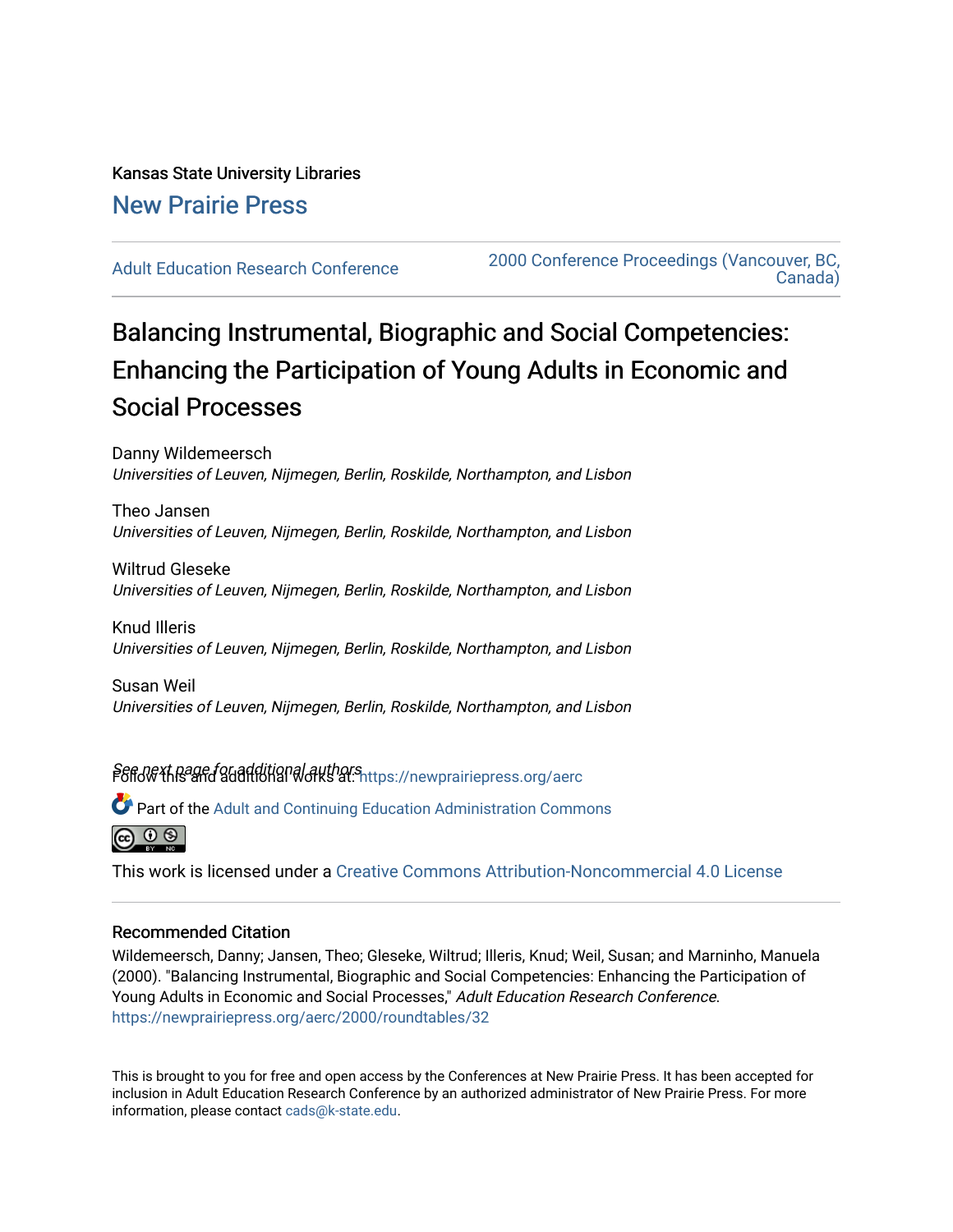## Author Information

Danny Wildemeersch, Theo Jansen, Wiltrud Gleseke, Knud Illeris, Susan Weil, and Manuela Marninho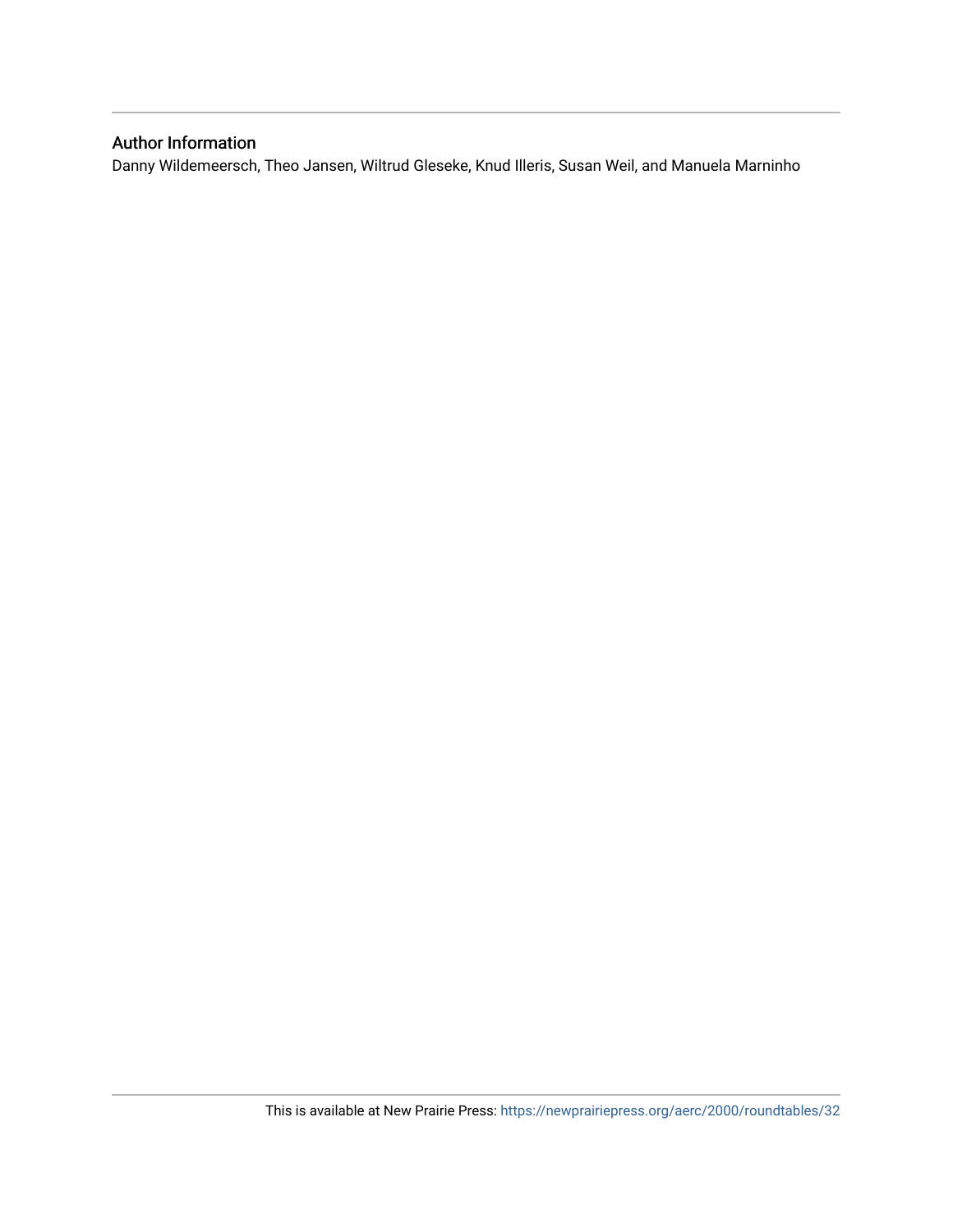# **Balancing Instrumental, Biographic and Social Competencies: Enhancing the Participation of Young Adults in Economic and Social Processes**

Danny Wildemeersch, Theo Jansen, Wiltrud Gieseke, Knud Illeris, Susan Weil, and Manuela Marninho Universities of Leuven, Nijmegen, Berlin, Roskilde, Northampton, and Lisbon

The research has been commissioned by the European Commission (fourth framework - targeted socio-economic research) to a collaborative of six universities/research centres. It is a two year project which will end in September 2000. The objective of the project is to generate a more comprehensive understanding of the potentialities and limitations of current approaches to post school education and training for unemployed young adults in six European countries. It juxtaposes the espoused theories aims and assumptions about "education and training effectiveness" of those who are responsible for educational programmes with the different ways in which their choices, practices and messages are being understood and negotiated in the life-world of the learners. Its methodology is situated within a framework of assumptions about research quality, ethics and rigour that combines features of collaborative action inquiry and participatory research, with narrative and case study research.

By the time of the conference presentation, two case studies will be finished in each participating country. In these case studies, significant themes have been identified and explored, using the second case to deepen and widen insights that were gained in the first. The first case study related to so-called mainstream projects where the researchers expected to find an emphasis on the training of instrumental competencies. The second case study was executed in so-called alternative projects where a more balanced integration of instrumental, social and biographical competencies was assumed. The results we present here, in this paper, relate mainly to the first case study. At the occasion of the conference, we will be able to say more about the findings of the second case study. The findings will be presented with reference to six themes which will eventually also organise the report to the European Commission at the end of the research project.

#### **Balancing Competencies: Revising the Assumptions**

With respect to the triangle of instrumental, biographical, and social competencies, we distinguished between mainstream and alternative cases. Mainstream was supposed to be guided by an "instrumental view", whereas alternative was expected to be guided by a "holistic view" on competence building. Yet, the data of the mainstream case showed that the three competencies distinguished were all present in the education and training programmes across countries. Even mainstream education appeared to be permeated by a "humanistic" approach incorporating client-centeredness, individual counselling and guidance, and attention paid to social and in some cases even biographical competencies. These observations in their turn led to attempts to reconceptualise what guidance, education and training for the unemployed nowadays is about. A promising distinction which has to be elaborated further is the distinction between strategies of adaptation, insertion, and connection.

#### **Experience of Agency: The Undercurrent of Motivation**

Those young adults who succeeded in continuing a programme in a meaningful way could, in broad terms, be characterised as expressing feelings of agency– the belief in control over one's own life as an autonomous individual. Feelings of agency seem, even among the 18 to 25 year old, related to family support and a relatively satisfactory relationship with the parents. Hence, the family plays a crucial role in the participant's self-esteem and emotional support. Training programmes can influence feelings of agency through the quality of support provided, through an approach that recognises people's integrity as social actors, and through a degree of flexibility available in the system to allow creative "*connections*" in case of tensions between the system and the participants. Also of great im